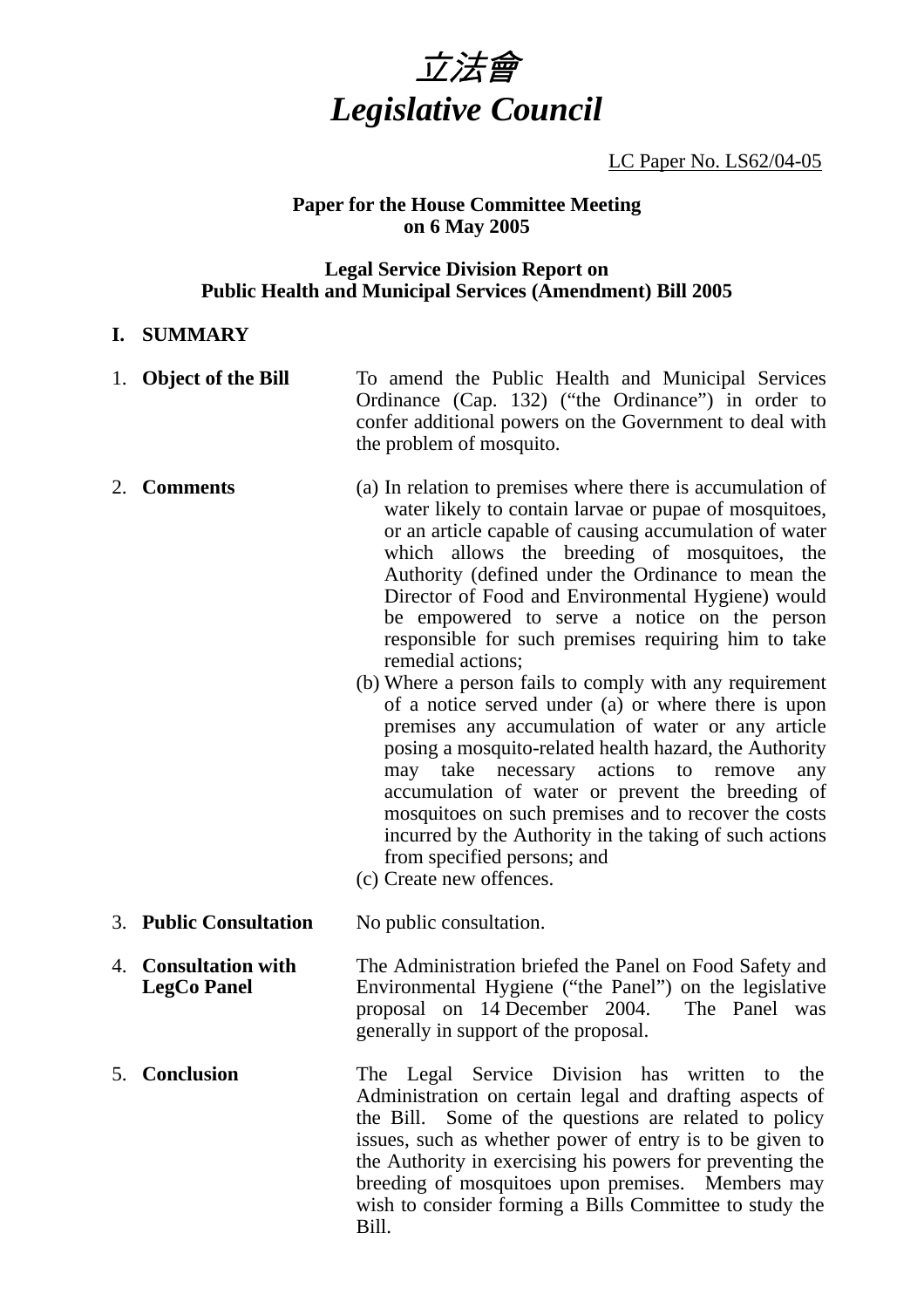## **II. REPORT**

#### **Object of the Bill**

1. To amend the Public Health and Municipal Services Ordinance (Cap. 132) ("the Ordinance") to―

- (a) in relation to premises where there is accumulation of water likely to contain larvae or pupae of mosquitoes, or an article capable of causing accumulation of water which allows the breeding of mosquitoes, empower the Authority (defined under the Ordinance to mean the Director of Food and Environmental Hygiene) to serve a notice on the person responsible for such premises requiring him to take remedial actions (clause  $2(a)$ , (b) and (c));
- (b) where a person fails to comply with any requirement of a notice served under (a) or where there is upon premises any accumulation of water or any article posing a mosquito-related health hazard, empower the Authority to take necessary actions to remove any accumulation of water or prevent the breeding of mosquitoes on such premises and to recover the costs incurred by the Authority in the taking of such actions from specified person (clause 2 (c) and (d)); and
- (c) create new offences (clauses  $2(d)$ , (e) and 3).

## **LegCo Brief Reference**

2. HWF(F)CR 7/7/1 Pt. 2 issued by the Health, Welfare and Food Bureau on 20 April 2005.

## **Date of First Reading**

3. 4 May 2005.

## **Comments**

4. Section 27(1) of the Ordinance provides that where it appears to the Authority that there is, or likely to be, upon any premises any accumulation of water likely to contain larvae or pupae of mosquitoes, the Authority may serve a notice upon the occupier, or under specified circumstances upon the owner, or where the premises consist of a building site or a building under construction, upon the appointed contractor in respect of the site requiring him to take certain remedial actions.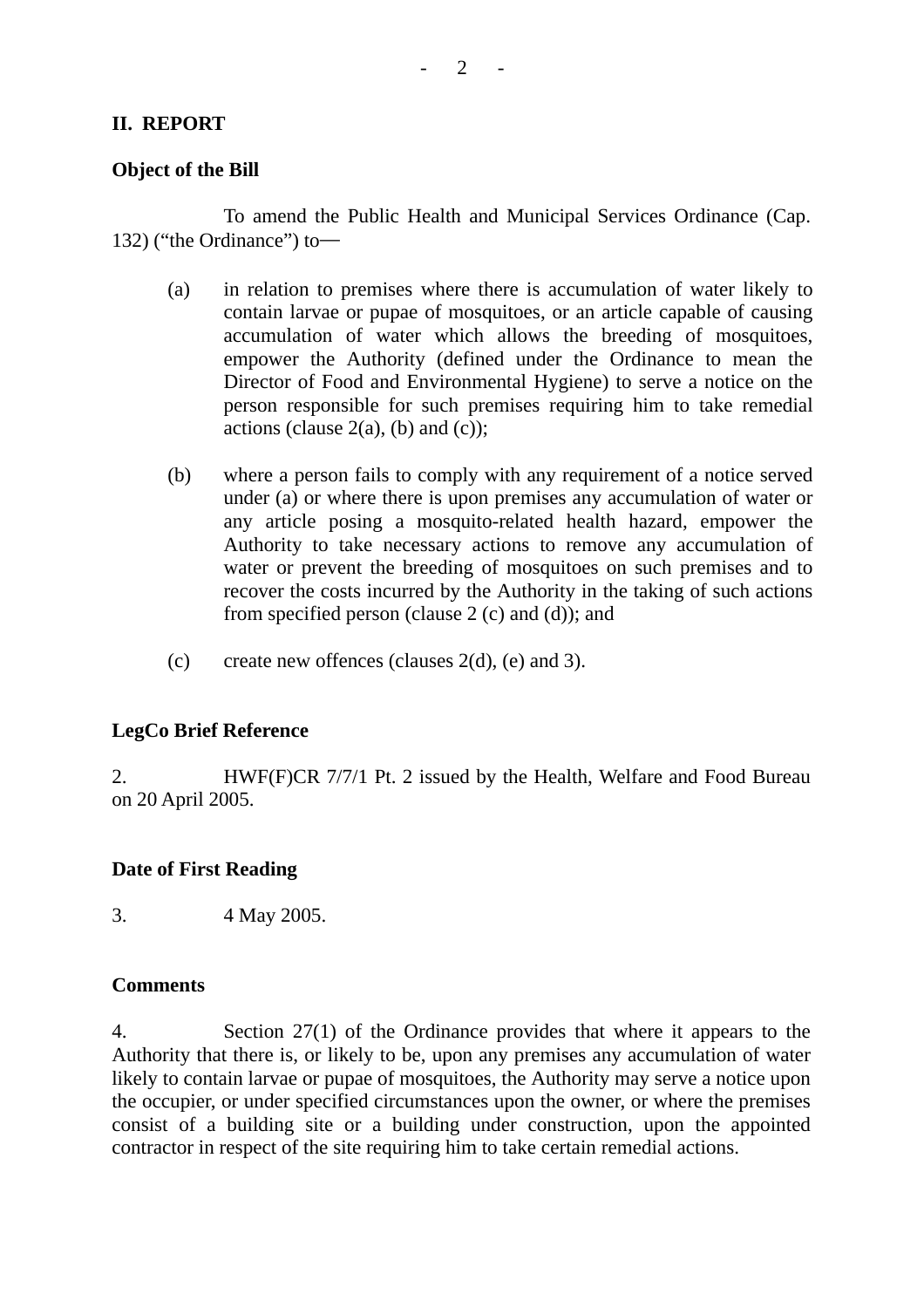5. The Bill amends section 27(1) of the Ordinance by extending the classes of persons on whom a notice may be served. It introduces the expression "the person responsible for the premises" which is defined under new section 27(1AA) to include the persons referred to in the existing section and the person responsible for the management of the premises (clause  $2(a)$  and (b)).

6. The Bill adds new section  $27(1A)$  (clause  $2(c)$ ) to provide that, where it appears to the Authority that there is upon any premises any article capable of causing accumulation of water which allows the breeding of mosquitoes, the Authority may serve a notice on the person responsible for the premises requiring him to take specified steps to prevent the breeding of mosquitoes upon the premises.

7. The Bill adds new section 27(1B) (clause 2(c)) to provide that if the Authority has reasonable cause to believe that upon any premises any accumulation of water or any article poses a mosquito-related health hazard, the Authority may take such action as he considers necessary to remove such accumulation of water or the article or prevent the breeding of mosquitoes upon the premises. The expression "mosquito-related health hazard" is defined under new section 27(1AA) to mean any circumstances that―

- (a) create favourable condition for the transmission of mosquito-borne diseases which constitute a danger to human health; or
- (b) are likely to create such a condition if immediate remedial action is not taken.

Where such hazard is attributable to any act, default or sufferance of any person, the Authority may recover from the person any costs incurred by the Authority in the taking of such action.

8. The Bill adds new section  $27(2B)$  (clause  $2(c)$ ) to provide that when a person fails to comply with any requirement of the notice served under section 27(1) or (1A), the Authority may take necessary actions to remove such accumulation of water or prevent the breeding of mosquitoes on the premises and to recover the costs incurred by the Authority in the taking of such actions from such person.

9. The Bill makes it an offence, subject to certain defences, for a person to fail to comply with any requirement of a notice served under section 27(1) or 27(1A) (clause 2(d)). The Bill also makes it an offence for a person or appointed contractor whose act, default or sufferance has caused the existence of any larvae or pupae on any premises or building site (clause  $2(e)$ ). The penalty for these offences is a fine at level 4 (\$25,000) or a daily fine of \$450 (clause 3).

- 3 -